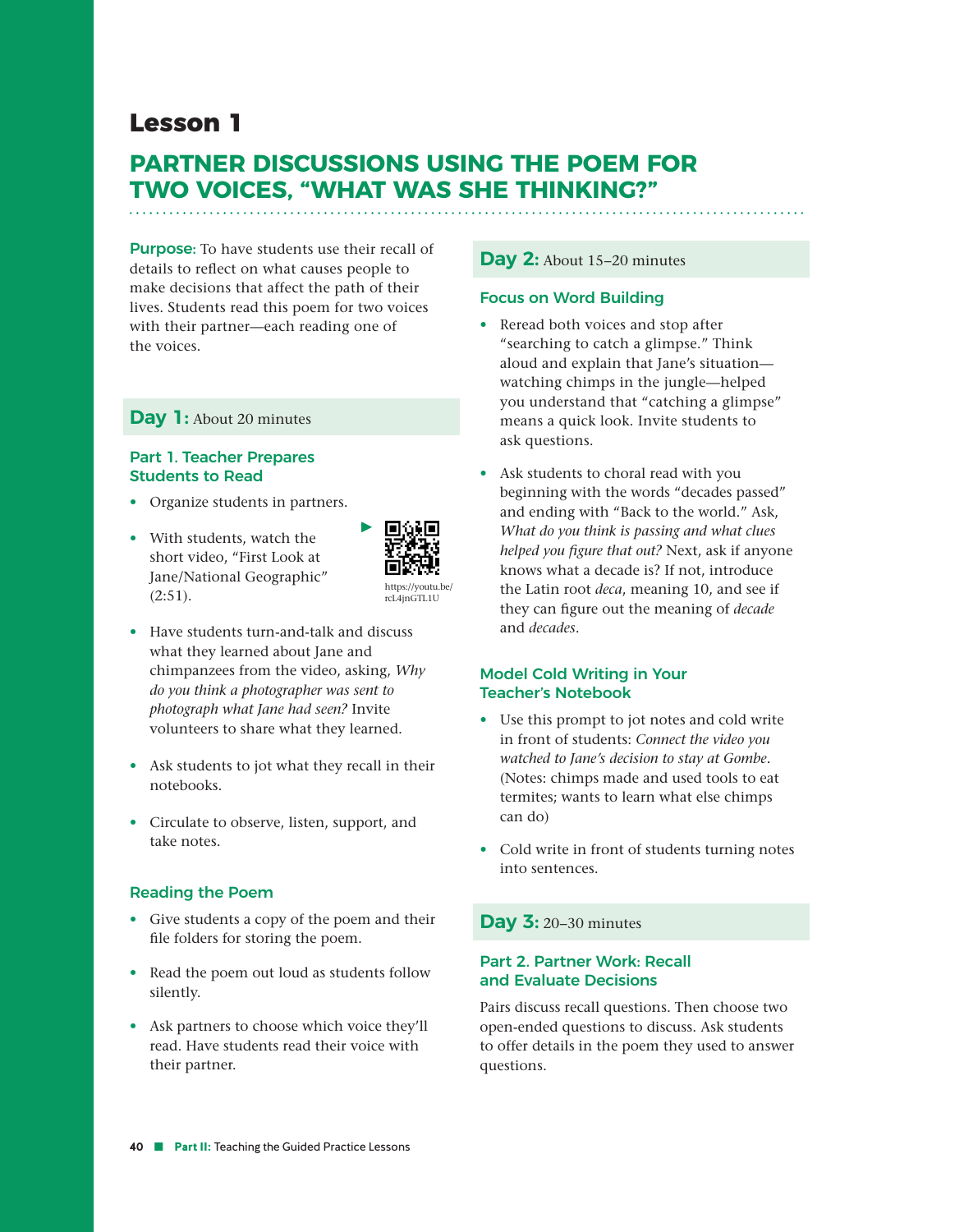#### Prompts for Paired Discussions

- What did Jane do in the jungle? (recall)
- How did Jane teach the world what she learned? (recall)
- What does Jane's decision to stay in the jungle show about her personality?
- Why does the poet close the poem with "and it all began with a glimpse?"
- Why do you think Jane studied chimps for decades?

#### Notebook Writing

*Take a few minutes to review the cold writing you modeled for students. Remind them to head a page in their notebook with name, date, and the title of the poem.*

- Draw an illustration for this poem and write a caption.
- Ask students to select two prompts they discussed. For each one, have them jot a few notes and use the notes to write complete sentences.
- Watch another video about Jane Goodall on YouTube. Then, write a list of all you recalled and learned. Jot notes and turn these into sentences.
- Circulate among students to support, observe, and jot notes.

### **Day 4:** 15−20 minutes

### Part 3. Teacher Assesses

- Use your observations and notes along with students' notebook writing.
- Talk to students when you need to clarify your thoughts.

#### Reflect and Intervene

- On sticky notes, jot what students did well and areas they need support, and then store these in your loose-leaf notebook.
- Scaffold notebook writing using this poem by supporting students as they turn notes into sentences.
- Help students set a goal for the next guided practice and jot it in their notebook.